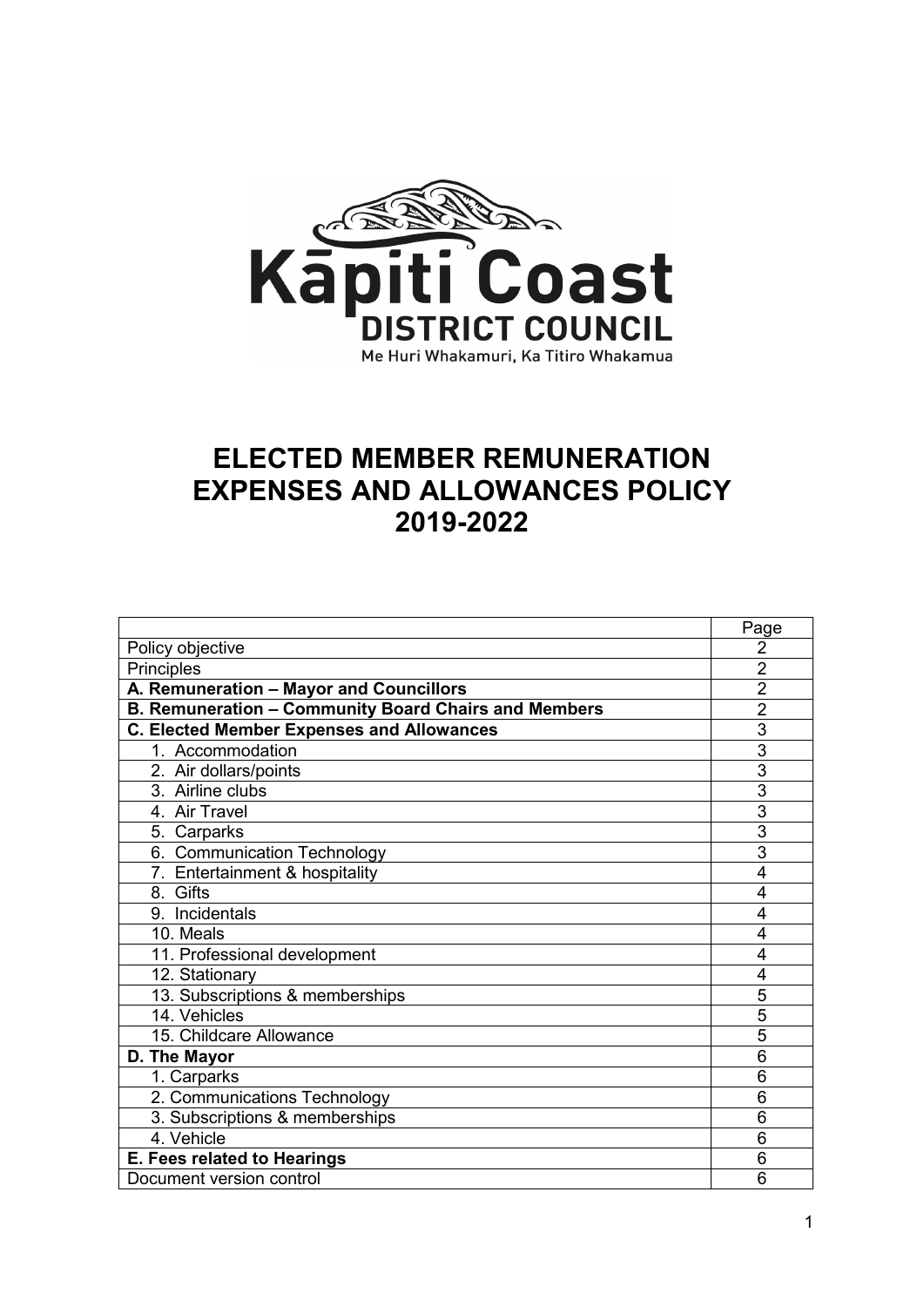## **Policy objective**

This policy clarifies payment of elected member salaries, allowances and reimbursements.

Elected Members are remunerated in accordance with legislation oversighted by the Remuneration Authority. (See Local Government Members (2020/21) Determination 2020 [The Determination] and the Local Government Members (Temporary Reduction—COVID-19) Amendment Determination (No 2) 2020. Determinations also stipulate the parameters around the payment of allowances and other fees. Within these parameters councils can develop their own policies.

#### **Principles**

The payment of allowances and expenses is:

- in line with legislation
- related to the conduct of Council business by Elected Members while acting in their role
- payable under clear rules communicated to all claimants
- over sighted by senior management and audit
- adequately documented
- reasonable and conservative in line with public sector norms
- does not extend to any expenses related to electioneering

(*Fees related to District Licencing Committee hearings are not included in this policy*.)

#### **A. Remuneration – Mayor and Councillors**

| <b>Role</b>                                | <b>Annual remuneration</b>                  |
|--------------------------------------------|---------------------------------------------|
| Mayor                                      | \$138,500 (reduced to \$136,375 from 9 July |
|                                            | 2020 to 6 January 2021)                     |
| Deputy Mayor                               | \$60,000                                    |
| <b>Strategy &amp; Operations Committee</b> | \$55,000                                    |
| Chairperson                                |                                             |
| Portfiolio A Holder                        | \$50,610                                    |
| Portfolio B Holder                         | \$45,056                                    |
|                                            |                                             |

#### **B. Remuneration – Community Board Chairs and Members**

| <b>Board</b>        | <b>Chairperson</b> | Member  |
|---------------------|--------------------|---------|
| <b>Ōtaki</b>        | \$15,250           | \$7,625 |
| Paekākāriki         | \$7.947            | \$3.973 |
| Paraparaumu-Raumati | \$19,976           | \$9,988 |
| Waikanae            | \$16,325           | \$8,163 |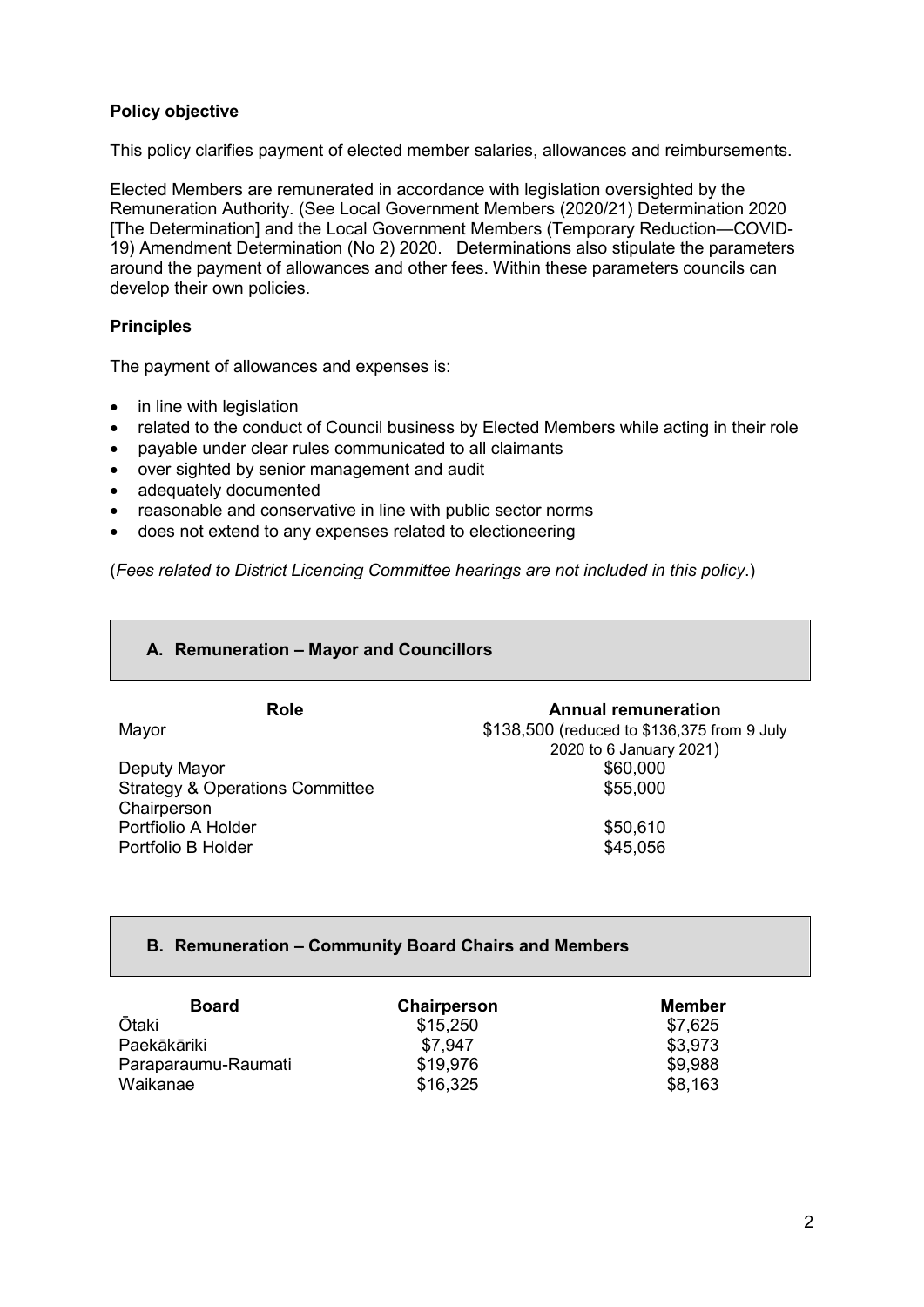The following sections detail the payment of Elected Member reimbursements and allowances.

| <b>C. Elected Member Expenses and Allowances</b> |                                            |                                                                                                                                                                                                                                                                                                                                                     |  |
|--------------------------------------------------|--------------------------------------------|-----------------------------------------------------------------------------------------------------------------------------------------------------------------------------------------------------------------------------------------------------------------------------------------------------------------------------------------------------|--|
| 1                                                | <b>Accommodation</b>                       | a) while at conferences or training events or other<br>Council business - Council will pay for<br>accommodation where applicable that balances cost-<br>effectiveness with proximity to the event                                                                                                                                                   |  |
|                                                  |                                            | b) private/provided by friends/relatives - Council has no<br>involvement                                                                                                                                                                                                                                                                            |  |
| $\mathbf{2}$                                     | <b>Air Dollars/Points</b>                  | Air points/air dollars earned on travel, accommodation etc.<br>paid for by the Council are available for the private use of<br>members. Due to the low level of air travel this is insignificant.                                                                                                                                                   |  |
| 3                                                | <b>Airline Clubs</b>                       | Council doesn't pay or reimburse for these memberships.                                                                                                                                                                                                                                                                                             |  |
| 4                                                | <b>Air Travel</b>                          | a) Generally, air travel bookings are made by staff upon<br>approval and in accordance with Council policy.                                                                                                                                                                                                                                         |  |
|                                                  |                                            | b) If Elected Members make their own bookings,<br>domestic and international travel taken for Council-<br>related business will be reimbursed up to the level of<br>economy class fares; if the elected member wishes<br>to travel at a different class they must meet the cost<br>of the difference.                                               |  |
| 5                                                | <b>Carparks</b>                            | At the beginning of the triennium, elected members will receive<br>a parking permit which must be displayed in their car when<br>they are attending Council business at the Council<br>Administration building, Paraparaumu. This permit is non-<br>transferable and must be returned at the end of the triennium.                                  |  |
| 6                                                | <b>Communications</b><br><b>Technology</b> | a) Broadband - All elected members will retrospectively<br>receive a \$400 allowance for use of home broadband<br>for Council business for the period 1 July 2020 to 30<br>June 2021 in line with the Determination. (Where an<br>elected member has not been a member for the<br>whole for the 2020/21 year the amount paid will be<br>pro-rated). |  |
|                                                  |                                            | b) Consumables (ink cartridges/paper) – Council will<br>provide these on request.                                                                                                                                                                                                                                                                   |  |
|                                                  |                                            | Email – at the beginning of the triennium Elected<br>C)<br>Members are provided with a Council email address                                                                                                                                                                                                                                        |  |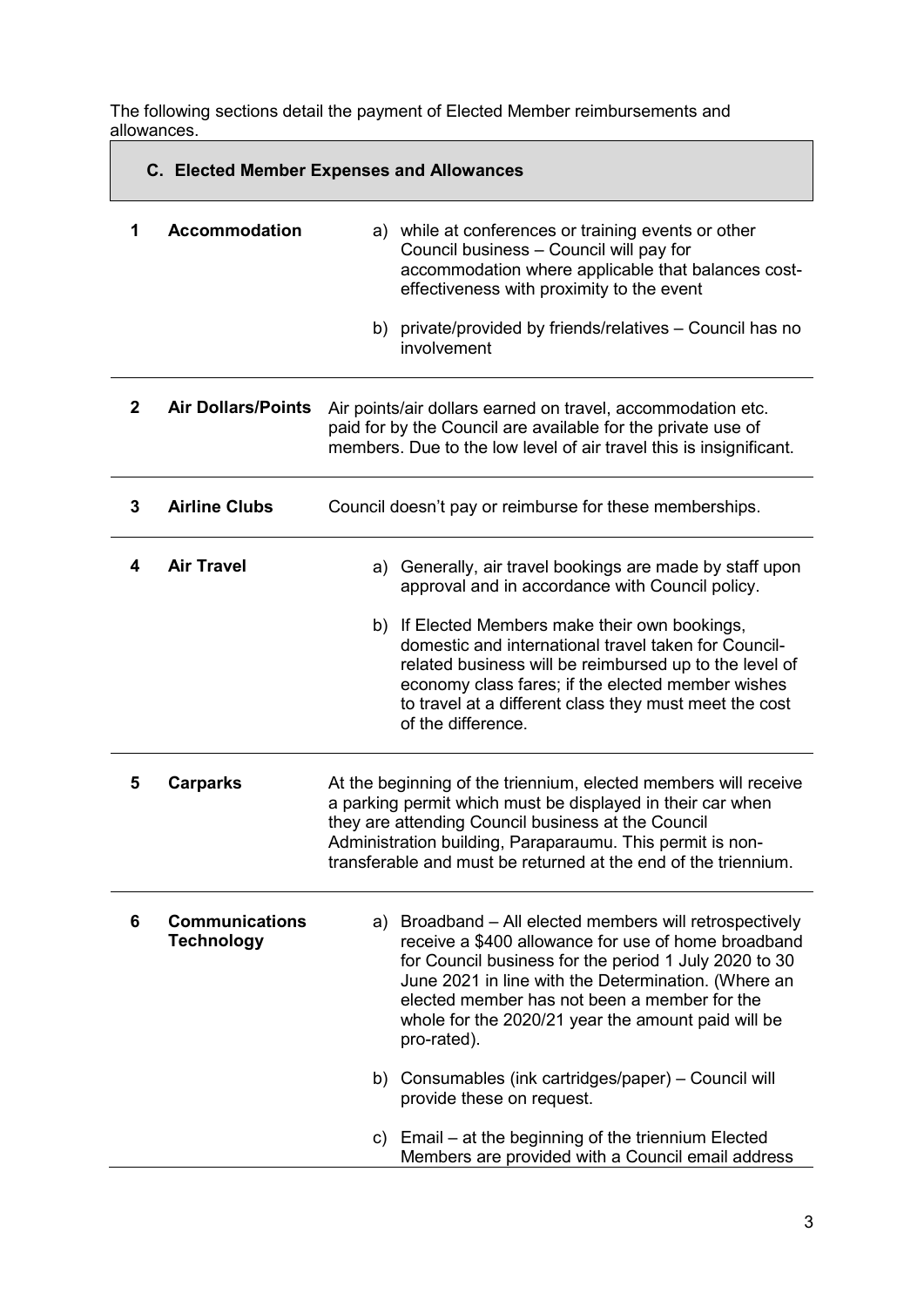|    |                                           | which is not to be used by members for any personal<br>business.                                                                                                                                                                                                                                                                                                                                                                                                                                                                                                                                                                                                                                                                                                                                                                                                                                                                                                                                                                                                  |  |
|----|-------------------------------------------|-------------------------------------------------------------------------------------------------------------------------------------------------------------------------------------------------------------------------------------------------------------------------------------------------------------------------------------------------------------------------------------------------------------------------------------------------------------------------------------------------------------------------------------------------------------------------------------------------------------------------------------------------------------------------------------------------------------------------------------------------------------------------------------------------------------------------------------------------------------------------------------------------------------------------------------------------------------------------------------------------------------------------------------------------------------------|--|
|    |                                           | d) Mobiles - Councillors, Community Board Chairs and<br>Community Board members, who use their own<br>mobile phone for Council-related business, are<br>entitled to a \$150 equipment allowance and \$400<br>service allowance for the 2020/21 year. (Where an<br>elected member is not a member for the whole for<br>the 2020/21 year the amount paid will be pro-rated).<br>A member may opt, instead of receiving the \$400<br>service allowance, to provide telephone records and<br>receipts clearly showing which phone calls were<br>made on Council business, in which case they would<br>be reimbursed for the actual costs of the phone calls.<br>e) Tablets and Printers – Councillors and Community<br>Board Chairs will be provided with tablets at the<br>beginning of the triennium for Council-related use,<br>although a reasonable degree of private use is<br>acceptable. For Community Board Members a<br>communications allowance of \$240 shall be paid to<br>each member per annum to cover the use of a<br>personal computer and printer. |  |
| 7  | <b>Entertainment &amp;</b><br>hospitality | Reasonable costs will be reimbursed but a claim for<br>reimbursement will need to be put in writing for approval by the<br>Mayor and the Chief Executive.                                                                                                                                                                                                                                                                                                                                                                                                                                                                                                                                                                                                                                                                                                                                                                                                                                                                                                         |  |
| 8  | <b>Gifts</b>                              | Gifts of any kind (e.g. sports or other event tickets) and value<br>should be declared to the Mayor's Personal Assistant for entry<br>into the Gift Register.                                                                                                                                                                                                                                                                                                                                                                                                                                                                                                                                                                                                                                                                                                                                                                                                                                                                                                     |  |
| 9  | <b>Incidentals</b>                        | Reasonable expenses incurred in the pursuit of Council<br>business will be reimbursed on presentation of an expense<br>claim supported with the relevant invoices/receipts.                                                                                                                                                                                                                                                                                                                                                                                                                                                                                                                                                                                                                                                                                                                                                                                                                                                                                       |  |
| 10 | <b>Meals</b>                              | This excludes Council catering for meetings.<br>Reasonable costs for meals and sustenance are reimbursed<br>when travelling on Council business on presentation of<br>receipt/s.                                                                                                                                                                                                                                                                                                                                                                                                                                                                                                                                                                                                                                                                                                                                                                                                                                                                                  |  |
| 11 | <b>Professional</b><br>development        | Registration costs for attendance at conferences, seminars<br>and training events will be paid for by the Council, in<br>accordance with the elected members' induction, training and<br>development programme.                                                                                                                                                                                                                                                                                                                                                                                                                                                                                                                                                                                                                                                                                                                                                                                                                                                   |  |
| 12 | <b>Stationery</b>                         | Elected members will be supplied with business cards. Any<br>other stationery required for Council business will be<br>considered on request.                                                                                                                                                                                                                                                                                                                                                                                                                                                                                                                                                                                                                                                                                                                                                                                                                                                                                                                     |  |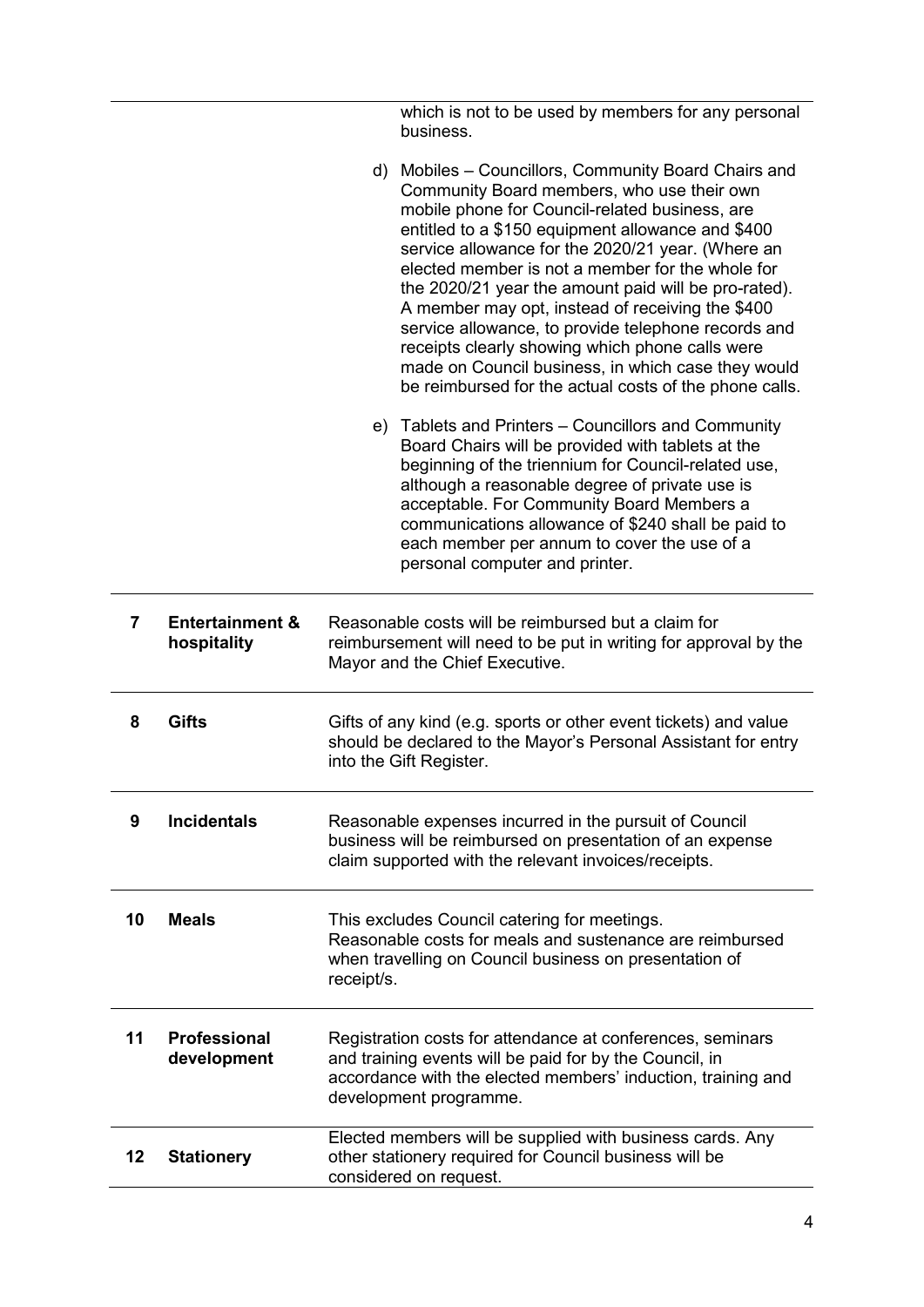| 13 | <b>Subscriptions &amp;</b><br>memberships | The costs of these will not be met by the Council.                                                                                                                                                                                                                                                                                                                                                                                                                                                                                                                                                                                                                                                                                                                                                                                                                                                                                                                                                                                                                                                                                                                                                                                                                                 |
|----|-------------------------------------------|------------------------------------------------------------------------------------------------------------------------------------------------------------------------------------------------------------------------------------------------------------------------------------------------------------------------------------------------------------------------------------------------------------------------------------------------------------------------------------------------------------------------------------------------------------------------------------------------------------------------------------------------------------------------------------------------------------------------------------------------------------------------------------------------------------------------------------------------------------------------------------------------------------------------------------------------------------------------------------------------------------------------------------------------------------------------------------------------------------------------------------------------------------------------------------------------------------------------------------------------------------------------------------|
| 14 | <b>Vehicles</b>                           | Mileage - Reimbursements apply according to the<br>a)<br>following conditions:<br>Travel must relate to attendance at<br>İ.<br>Council/Committee meetings, Community<br>Board meetings, conference/seminars relating<br>to local government or attendance at<br>community organisation meetings as an<br>elected member.<br>The travel must be by the most direct route<br>ii.<br>that is reasonable in the circumstances.<br>iii.<br>For a petrol or diesel vehicle:<br>79 cents for the first 14,000 km per annum,<br>30 cents for travel over 14,000 km per<br>annum.<br>iv.<br>For a petrol hybrid vehicle:<br>79 cents for the first 14,000 km per annum,<br>19 cents for travel over 14,000 km per<br>annum.<br>For an electric vehicle:<br>v.<br>79 cents for the first 14,000 km per annum,<br>9 cents for travel over 14,000 km per annum.<br>b) Private use of vehicle – Elected members may opt to<br>use their own vehicles to travel to training events or<br>conferences if the reimbursement for mileage would<br>be cheaper than air travel.<br>c) Rental cars – the Council will not meet the costs of<br>using these.<br>d) Taxis - the Council will reimburse reasonable costs<br>for the use of taxis associated with training events<br>and Council business. |
| 15 | <b>Childcare</b><br>allowance             | Childcare – Reimbursements apply according to the<br>a)<br>following conditions:<br>The member is a parent or guardian of the<br>i.<br>child, or is a person who usually has<br>responsibility for the day-to-day care of the<br>child (not on a temporary basis); and<br>ii.<br>the child is under 14 years of age; and<br>iii.<br>the childcare is provided by a person who is<br>not a family member and does not ordinarily<br>reside with the member; and<br>the member provides evidence satisfactory to<br>iv.<br>the authority of the amount paid for child care.<br>Childcare allowance will be paid at a<br>٧.<br>maximum rate of \$15 per hour; not exceeding<br>a total amount of \$6000 per annum OR                                                                                                                                                                                                                                                                                                                                                                                                                                                                                                                                                                  |